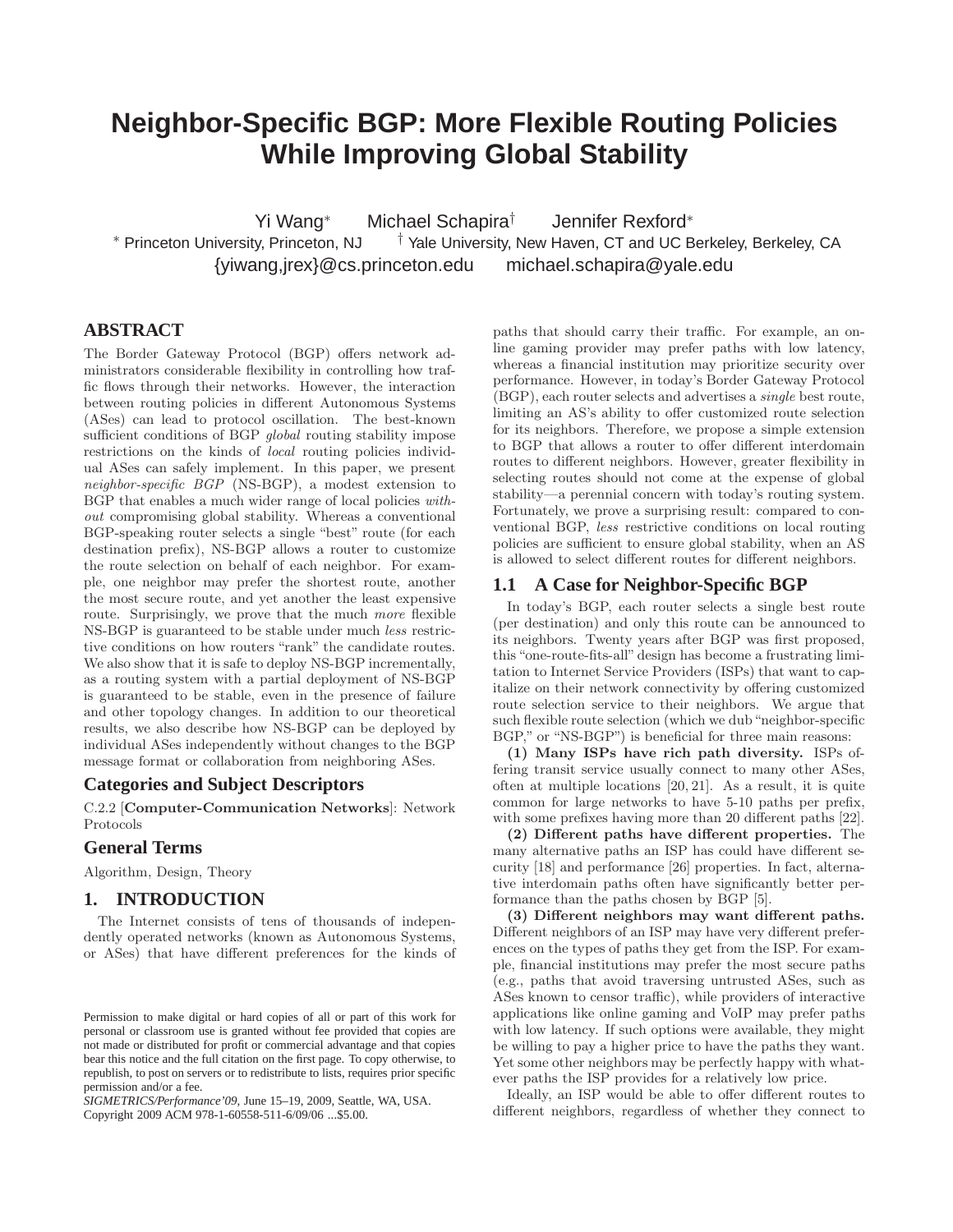the same edge router. Fortunately, such neighbor-specific route selection is possible without changing the BGP message format or the way neighboring ASes exchange route announcements. As a result, an individual ISP can independently deploy NS-BGP and offer value-added route-selection services. All the changes required for an AS to deploy NS-BGP are within its own network and practically feasible, as discussed in Section 5.

#### **1.2 Stability Concerns of Greater Flexibility**

Despite the benefits of greater flexibility, enhancements to BGP should not come at the expense of global stability. In fact, even without neighbor-specific route selection, today's BGP can easily oscillate, depending on the local policies ASes apply in selecting and exporting routes [13, 14]. Over the years, researchers have developed a reasonably good understanding of the trade-offs between local flexibility and global stability  $[6, 8, 9, 12]$ . Rather than relying on Internetwide coordination, researchers searched for practical constraints on local policies that would ensure global stability. In practice, policies are typically constrained by the business relationships between neighboring ASes [9]. For example, a customer AS pays its provider AS for connectivity to the rest of the Internet, whereas peer ASes carry traffic between their respective customers free of charge. These financial arrangements affect how ASes select and export routes, and how new relationships form:

(1)Prefer customer routes over peer or provider routes (preference condition): When selecting a route for a destination, an AS prefers a (revenue-generating) route through a customer over routes through a peer or provider.

(2) Export only customer routes to peers or providers (export condition): An AS can export routes through any neighbor to its customers, but can only export routes through its customers to its peers and providers. That is, an AS provides transit services only to its customers.

(3) No cycle of customer-provider relationships (topology condition): No AS is its own (direct or indirect) provider. That is, the AS-level topology does not contain any cycle of provider-customer edges.

Collectively, these three properties (known as the "Gao-Rexford conditions") ensure the interdomain routing system converges to a stable state without global coordination [9]. The "Gao-Rexford" conditions reflect common business practices in today's Internet, which may explain why the interdomain routing system is generally stable in practice. However, these conditions may be too restrictive for ISPs to offer customized route selection. In particular, ISPs may want to violate the preference condition to (1) have different preferences for different neighbors and (2) perhaps even prefer peer or provider routes for some (high-paying) customers. Therefore, we ask the following natural questions: "Would violating the preference condition lead to routing instability in NS-BGP?" and "What sufficient conditions (the equivalent of the Gao-Rexford conditions) are appropriate for NS-BGP?" Answering these questions is crucial to know if customized route selection is possible without sacrificing global stability, and without imposing onerous restrictions on how ASes exploit the extra flexibility.

# **1.3 Relaxing the "Prefer Customer" Condition**

In this paper, we prove that the more flexible NS-BGP requires significantly less restrictive conditions to guarantee routing stability. Specifically, the "prefer customer" preference condition is no longer needed. Instead, an AS can freely choose any "exportable" path (i.e., a path consistent with the export condition) for each neighbor without compromising global stability. That is, an AS can select any route for a customer, and any customer-learned route for a peer or provider. Intuitively, this is because in NS-BGP, a route announced to a peer or provider is no longer dependent on the presence or absence of any *non-exportable* (e.g., peer- or provider-learned) routes chosen for customers.

This condition provides new understanding of the longbelieved fundamental trade-off between "local flexibility"and "global stability" in interdomain routing. We make three main contributions in this paper: First, we propose an NS-BGP model that captures neighbor-specific route selection and also simplifies the modeling of export policies. (Section 2). Second, we prove a sufficient condition for NS-BGP stability that relies only on the export and topology conditions. (Section 3). Third, we make the observations that (1) the above NS-BGP stability conditions are robust to failures and other topology changes, (2) NS-BGP can be safely deployed by individual ASes incrementally, (3) compared to BGP, NS-BGP's is less prone to routing anomalies such as "BGP wedgies". (Section 4)

We also discuss the practical issues associated with deploying NS-BGP in Section 5, including dissemination of alternative routes within an AS, using tunneling to ensure packets traverse the chosen paths within the ISP, and different models of providing customized route selection. In addition to studying stability issues about NS-BGP, we were also curious about the implications of neighbor-specific route selection on recent theoretical results about the incentive compatibility of BGP [10, 19]. We show in Section 6 that, as in conventional BGP, rational ASes have an incentive to lie about the paths they are using in NS-BGP. Yet, we argue that this does not affect our positive results regarding NS-BGP stability. Section 7 presents related work, and Section 8 concludes the paper.

# **2. NEIGHBOR-SPECIFIC BGP (NS-BGP)**

In this section, we formally present Neighbor-Specific BGP (NS-BGP). It inherits everything from conventional BGP (from the message format to the way messages are disseminated between ASes) except for how it selects routes. We first present a formal model of neighbor-specific route selection, and then define the notion of stable path assignment in preparation for the analysis of NS-BGP stability properties in Section 3. Finally, we highlight the key novel features of the NS-BGP by contrasting it with conventional BGP.

#### **2.1 Preliminaries**

In our NS-BGP model, the topology of an interdomain routing system is described as an AS graph  $G = (V, E)$ , where the set of vertices (nodes) V represents the ASes, and the set of edges E represents links between ASes. V consists of *n* source nodes  $\{1, \ldots, n\}$  and a special destination node d to which all other (source) nodes attempt to establish a path. (This formulation makes sense as routes to different destination ASes/prefixes are computed independently.) E consists of *directed* edges. That is, if nodes  $u$  and  $v$  have a bi-directional link between them, we have  $\{u, v\} \in E$  and  $\{v, u\} \in E$ , where  $\{u, v\}$  is the directed edge from u to v, and  $\{v, u\}$  is the directed edge from v to u.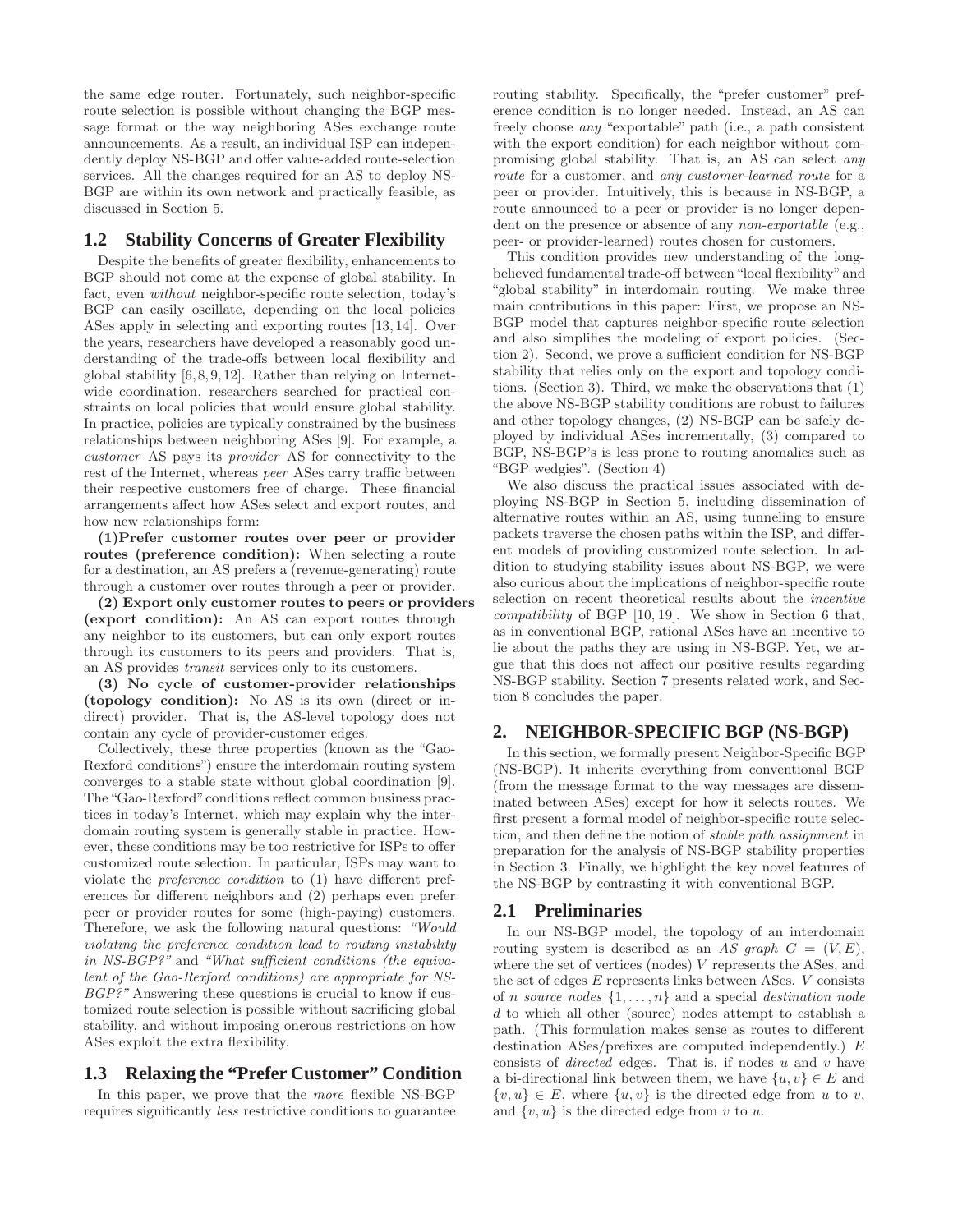Similar to [13], we define a path  $P$  in  $G$  as either the empty path, denoted by  $\epsilon$ , or a sequence of nodes  $(v_k \ v_{k-1} \dots v_0)$ ,  $k \geq 0$ , such that for each i,  $k \geq i > 0$ ,  $\{v_i, v_i - 1\} \in E$ . Each non-empty path  $P = (v_k v_{k-1} \dots v_0)$  has a direction from its *first node*  $v_k$  to its *last node*  $v_0$ . For each  $v \in V$ ,  $\mathcal{P}^v$ denotes the set of all simple paths (i.e., paths that do not contain repeated nodes) that has  $v$  as the first node and  $d$  as the last node, plus the empty path  $\epsilon$ . If  $P = (v \, v_k \, \ldots \, v_1 \, d)$ is in  $\mathcal{P}^v$ , then the node  $v_k$  is called the *next hop* of v in path P. For each  $\{u, v\} \in E$ ,  $\mathcal{P}^{\{u, v\}}$  denotes the set of all simple paths that have  $\{u, v\}$  as the first edge (i.e., u as the first node,  $v$  as  $u$ 's next hop) and  $d$  as the last node, plus the empty path  $\epsilon$ . It is easy to see that, for any non-empty path  $P \in \mathcal{P}^v$ , there is a corresponding path  $P' \in \mathcal{P}^{\{u,v\}}$ such that  $P' = (u \ v)P$ . Here we use  $(u \ v)P$  to denote the operation of adding a new first edge  $\{u, v\}$  to the path P that starts at node  $v$ , so that the new path  $P'$  starts at node  $u$ , traverses the edge  $\{u, v\}$ , and then follows path  $P$ from v to d. Collectively, we use  $\mathcal{P}^{\{u,v\}}$  to denote the set of  $P' = (u \ v)P$  for all  $P \in \mathcal{P}^v$  and  $\{u, v\} \in E$  plus  $\epsilon$ .

#### **2.2 Neighbor-Specific Route Selection Model**

As mentioned in Section 1, BGP uses a "one-route-fits-all" route selection model that requires a router to select a single best route for all neighbors. In NS-BGP, we enable customized route selection by allowing a router to select routes on a per neighbor or (equivalently) per edge-link basis. For simplicity, we use "nodes" to denote ASes (instead of routers) in the following model.

Edge-based ranking functions: In the NS-BGP route selection model, for each edge  $\{u, v\}$ , there is a *ranking function*  $\lambda_u^v$ , defined over  $\mathcal{P}^{\{u,v\}}$ , which represents how node v ranks all possible paths for edge  $\{u, v\}$  (or equivalently, for neighbor u) to reach d. If  $P_1, P_2 \in \mathcal{P}^{\{u,v\}}$  and  $\lambda_u^v(P_1)$  <  $\lambda_u^v(P_2)$ , then  $P_2$  is said to be *preferred over*  $P_1$ . We require  $\lambda_u^v$  to impose a strict order (with no ties) over all paths in  $\mathcal{P}^{\{u,v\}}$ , as v must select a single best path for u.

In NS-BGP, each source node  $v \in V$  repeatedly solves the following route selection problem, whenever it receives an update of the set of available paths to destination node  $d$ :

DEFINITION 1 (ROUTE SELECTION PROBLEM). Given a set of available paths  $\mathcal{P}_{a}^{v} \subseteq \mathcal{P}^{v}$  to destination d, choose a best path from  $\mathcal{P}_a^{\{u,v\}} = (u, v)\mathcal{P}_a^v$  for each edge  $\{u, v\}$  according to the ranking function  $\lambda_u^v$ .

As the name "Neighbor-Specific BGP" suggests, different edges  $\{u, v\}$  and  $\{w, v\}$  that point to v from different neighbors u and w can have different ranking functions  $\lambda_u^v$  and  $\lambda_w^v$ , respectively. For example, in Figure 1(a), node 1 has two different ranking functions for the two edges {2, 1} and  $\{3, 1\}$  (or equivalently, for its two neighbors 2 and 3):  $\lambda_2^1 =$  $((2 1 d) > (2 1 3 d) > \epsilon)$  (from the most preferred path to the least preferred path), and  $\lambda_3^1 = ((3 \ 1 \ d) > (3 \ 1 \ 2 \ d) > \epsilon)$ . Nodes 2 and 3 are similar.

**Policy abstraction:** Since the empty path  $\epsilon \in \mathcal{P}^{\{u,v\}}$ , the ranking function  $\lambda_u^v$  can also model v's export policy for u (in addition to modeling v's route selection policy for  $u$ ). This is because if v's export policy does not allow announcing a path  $P$  to  $u$ , it is equivalent to make  $P$  less preferred than the empty path  $\epsilon$  in the ranking function, i.e.,  $\lambda_u^v(P) < \lambda_u^v(\epsilon)$ .



Figure 1: NS-BGP vs. BGP: for NS-BGP, ranking function  $\lambda_u^v$  ranks all possible simple paths for edge  $\{u, v\}$ ; for BGP, ranking function  $\lambda^v$  ranks all possible simple paths for node  $v$  (both starting from the highest ranked).

For instance, in Figure 1(a), if node  $d$  is node 1's customer whereas both nodes 2 and 3 are node 1's peers or providers, node 1 could rank the empty path  $\epsilon$  higher than all the paths learned from node 3 in  $\lambda_2^1$  to enforce the "no transit service for peer or provider" export policy, e.g.,  $\lambda_2^1 = (2 \ 1 \ d) > \epsilon >$  $(2 1 3 d)$ .

#### **2.3 Stable Path Assignment**

Section 2.2 defines the route selection model every individual node uses in NS-BGP. We now define the collective outcome of the route selection processes run by the individual nodes — the path assignment.

DEFINITION 2 (PATH ASSIGNMENT). An  $NS-BGP$  path assignment is a function  $\pi$  that maps each edge  $\{u, v\} \in E$  to a path  $\pi(\lbrace u, v \rbrace) \in \mathcal{P}^{\lbrace u, v \rbrace}$ .  $\pi(\lbrace u, v \rbrace) = \epsilon$  means that  $\lbrace u, v \rbrace$ is not assigned a path to d.

DEFINITION 3 (CONSISTENT PATH ASSIGNMENT). A consistent path assignment is a path assignment for which the following statement is true: For each  $\{u, v\} \in E$ , if  $\pi(\{u, v\})$ has  $\{v, w\}$  as its second edge (right after  $\{u, v\}$ ), then  $\pi(\{u, v\}) =$  $(u, v)\pi({v, w}).$ 

DEFINITION 4 (STABLE PATH ASSIGNMENT). A path assignment  $\pi$  is stable at edge  $\{u, v\}$  if the following two statements are true: (1)  $\pi$  is a consistent path assignment, (2) For every edge  $\{v, w\} \in E$ , if  $\pi(\{u, v\}) \neq (u, v)\pi(\{v, w\}),$ then  $\lambda_u^v((u, v)\pi(\{v, w\})) < \lambda_u^v(\{u, v\}).$ 

For example, in Figure  $1(a)$ , a stable path assignment is  $((1 d), (2 d), (3 d), (1 2 d), (1 3 d), (2 1 d), (2 3 d), (3 1 d),$  $(3\;2\;d)$ ).

#### **2.4 BGP vs. NS-BGP**

Our model differs from the conventional BGP model [13] in the following three respects.

Ranking function(s): node-based vs. edge-based: The conventional BGP model requires  $v$  to use a single ranking function  $\lambda^v$  for all neighbors, as shown in 1(b), offering little flexibility for node  $v$  to select the path that best meets an individual neighbor's need. In contrast, the NS-BGP model allows each edge  $\{u, v\}$  to have a separate ranking function  $\lambda_u^v$ , which allows v to provide customized route selection for individual neighbors, as shown in Figure 1(a).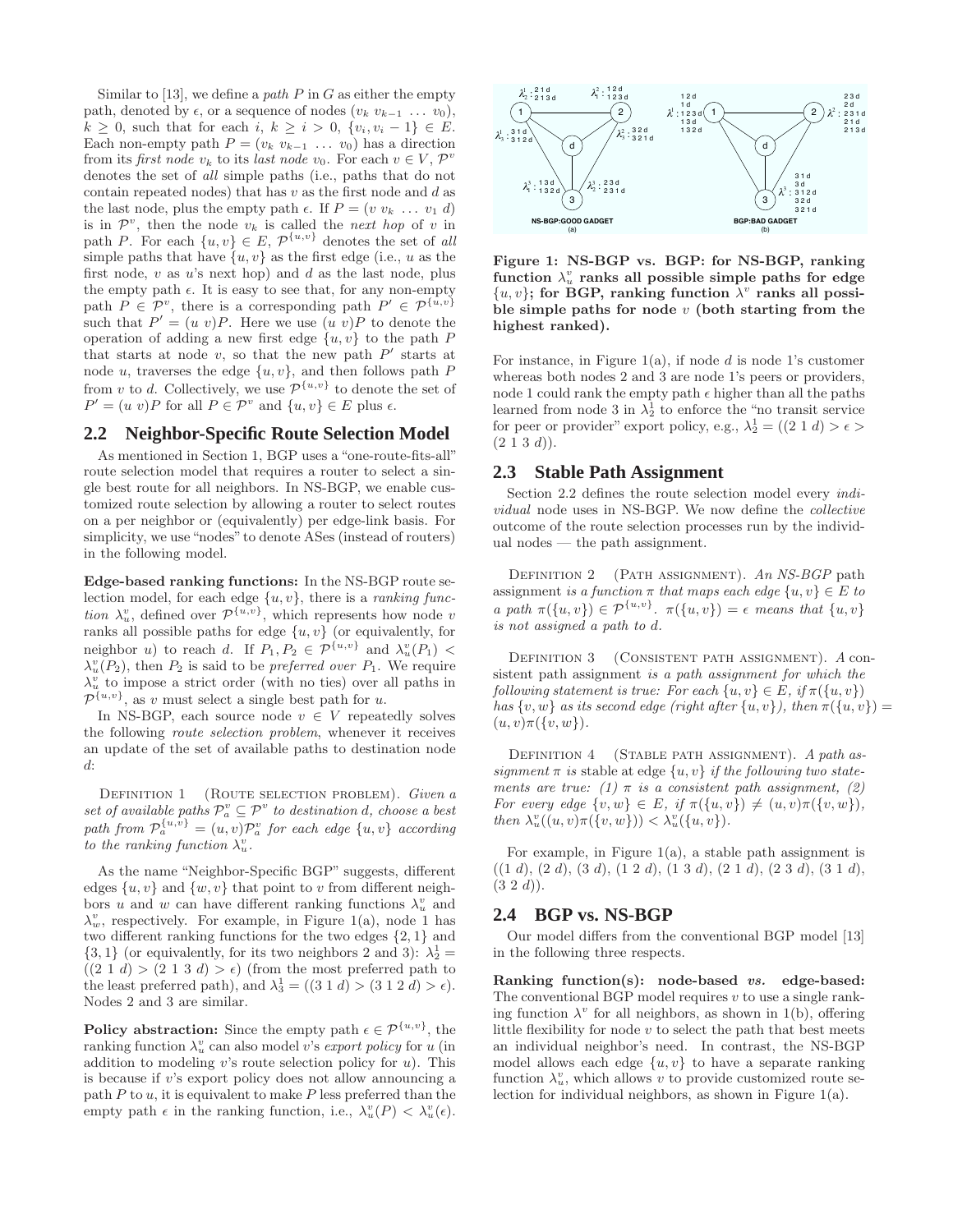Path assignment: node-based vs. edge-based: In the conventional BGP model, every node v gets assigned one path  $\pi(u)$ . As a result, all of u's neighbors learn the same path from  $u^{-1}$ . Whereas in the NS-BGP model, every *edge*  $\{u, v\}$  is assigned a path  $\pi(\{u, v\})$ . This allows every node u to simultaneously utilize up to  $k$  paths to forward traffic from its neighbors as well as its own traffic, where  $k$  is the number of nodes  $v \in V$  such that  $\{u, v\} \in E$ .

Export policy modeling: separate vs. integrated: Although conventional BGP supports per neighbor export policies, it uses a single ranking function  $\lambda^v$  to select routes for all neighbors. As a result, export policies must be modeled separately from the route selection process. Such separation is no longer necessary in the NS-BGP model, as node  $v$ 's export policy for neighbor  $u$  can be conveniently incorporated in the ranking function  $\lambda_u^v$ . For example, if u is v's peer or provider, in the ranking function  $\lambda_u^v$ , v can simply rank the empty path  $\epsilon$  higher than all peer- or providerlearned paths to implement the "no transit service for peer or provider" export policy.

# **3. SUFFICIENT CONDITIONS FOR NS-BGP STABILITY**

The "Gao-Rexford" conditions [9] state that, if all ASes follow the export, preference, and topology conditions, BGP is guaranteed to converge to a stable state. Fortunately, we find that much less restrictive conditions are sufficient to guarantee convergence under the more flexible NS-BGP. Specifically, the "prefer customer" condition is no longer needed in NS-BGP—individual ASes can freely choose any "exportable" routes without compromising global stability. In this section, we first define the notion of NS-BGP safety, which implies that an NS-BGP routing system always converges to a stable path assignment. We then review Iterated Dominance (presented in [25]), the machinery we use in our proof. We next present simple examples that illustrate why NS-BGP requires less restrictive conditions for safety than conventional BGP, before presenting the proof of our safety result.

#### **3.1 Formal Definition of NS-BGP Safety**

For any policy-based (non-shortest-path) routing protocol (such as BGP or NS-BGP), safety is a top concern, as persistent route oscillations can significantly impact end-to-end performance, and even threaten the reachability of network destinations. BGP safety can be loosely defined as a routing system that always converges to a "stable" state. Recall that a stable state is a path assignment that does not change given any possible route announcements. Thus, once a system is in a stable state, it will never experience any further changes (provided the network topology and every node's routing policy remain the same). To formally define NS-BGP safety, we first need to introduce the notion of "AS activation sequences".

AS activation sequences: As in conventional BGP, the routing outcome of NS-BGP is built, hop-by-hop, as knowledge about how to reach a destination d propagates throughout the network. The process begins when  $d$  announces itself to its neighbors by sending update messages. From this moment forward, every node v repeatedly picks a path for each edge  $\{u, v\} \in E$ , based on the most recent updates of routes to  $d$  it received from its neighbors. As in [13,14], the network is assumed to be asynchronous. That is, edges can be activated (i.e., get assigned new paths) at different times, and update messages can be delayed or even lost (as long as they are retransmitted eventually). We refer readers to [13] for a thorough explanation of this asynchronous environment.

DEFINITION 5. An  $NS-BGP$  routing system is safe if it always converges to a stable path assignment from any initial path assignment, and for any AS activation sequence.

# **3.2 Iterated Dominance**

It was observed in [25] that all known conditions that guarantee the safety of conventional BGP (e.g., "No Dispute Wheel" [13] and the "Gao-Rexford" conditions [9]) share a common structure [25], referred to as "Iterated Dominance". This property is related to the notion of dominance-solvability in game theory [23]. Iterated Dominance is an underlying structure of a routing instance, which will enable us to show that, for any activation sequence, NS-BGP is bound to converge to a unique stable state. Informally, Iterated Dominance means that, as time advances, nodes' feasible choices of routes gradually become more and more limited, until eventually every node's route is fixed. Thus, Iterated Dominance provides us the means to present a constructive, and general, proof for NS-BGP safety.

We shall later show that the commercial setting considered in this paper is simply a special case of Iterated Dominance. To define Iterated Dominance, we first require the following definitions:

DEFINITION  $6$  (CONSISTENT PATHS I). We say two paths  $P_1$  and  $P_2$  are consistent if the following statement holds: For every edge  $\{i, j\}$  that is on both  $P_1$  and  $P_2$ , the suffix of  $P_1$  that leads from j to d is identical to the suffix of  $P_2$  that leads from j to d. Two paths that do not share any common edge are consistent.

DEFINITION 7 (CONSISTENT PATHS II). Let  $\mathcal{P} = \{P_1, \ldots, P_k\}$ be a set of paths in  $G$ . We say that a path  $Q$  in  $G$  is consistent with  $P$  if it is consistent with every path in  $P$ .

DEFINITION 8 (FEASIBLE PATHS). Let  $\mathcal{P} = \{P_1, \ldots, P_k\}$ be a set of paths in G. We define the set of feasible paths  $\mathcal Q$  given  $\mathcal P$  to be the set of all paths in  $G$  that are consistent with P.

DEFINITION 9 (ITERATED DOMINANCE). We say that Iterated Dominance holds if there exists an order over all edges in G:  $e_1, \ldots, e_{|E|}$   $(e_i \in E, 1 \leq i \leq |E|)$ , for which the following three statements hold:

- There exists a set of paths  $P_{e_1}, \ldots, P_{e_{|E|}}$  such that for every  $1 \leq i \leq |E|$ ,  $P_{e_i}$  is a path to d that has  $e_i$  as the first edge.
- For every  $1 \leq i \leq |E|$ ,  $P_{e_i} = e_i P_{e_k}$  for some  $0 \leq k < i$ . (We define  $e_0$  to be the empty path  $\epsilon$ ).

<sup>&</sup>lt;sup>1</sup>In practice, an AS usually consists of multiple routers, each of which may learn different paths. Thus, neighbors connect to the AS at different edge routers might learn different paths, due to "hot potato routing". Nevertheless, NS-BGP provides a far more flexible and systematic way for ASes to provide customized route-selection service, independent of whether neighbors connect to the same edge router or not.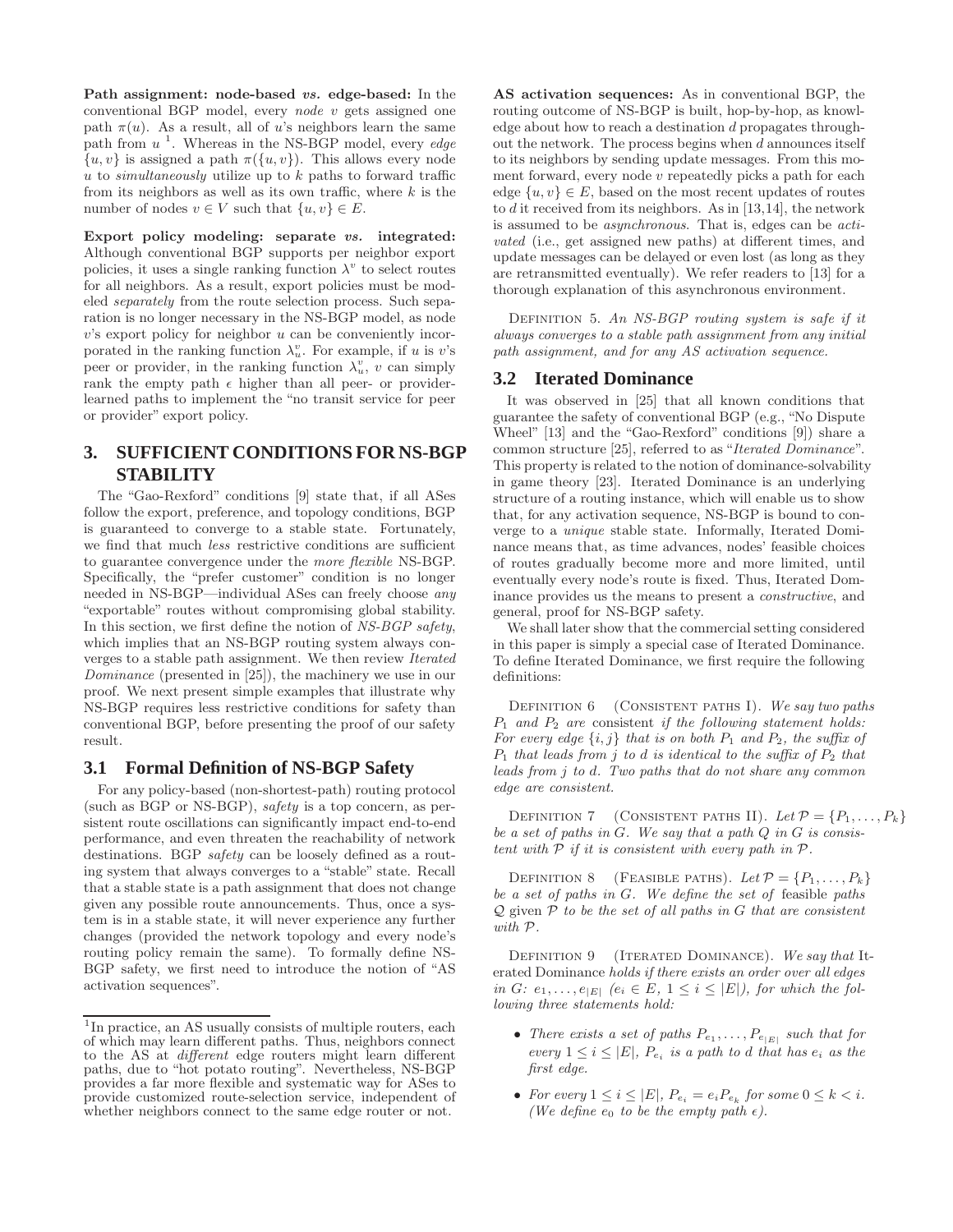• For every  $1 \leq i \leq |E|$ ,  $P_{e_i}$  is  $e_i$ 's most preferred path in the set of feasible path given  $\{P_{e_1}, \ldots, P_{e_{|E|}}\}.$ 

Intuitively, this definition means that once the paths assigned to edges that come before a certain edge are fixed, that edge's path is its most preferred feasible path. Iterated Dominance has the nice property that, if it exists in a routing system, it trivially and intuitively induces convergence to a stable path assignment.

PROPOSITION 3.1. If Iterated Dominance holds for an interdomain routing instance, then NS-BGP is safe for that routing instance. Moreover, NS-BGP always converges to a unique stable path assignment.

PROOF. The proof immediately follows from the Iterated Dominance property. If Iterated Dominance holds then there must be an order over the edges  $e_1, \ldots, e_{|E|}$  such that, for every  $1 \leq k \leq |E|$  an edge  $e_k$  can be assigned its most preferred feasible path (given that  $e_1, \ldots, e_{k-1}$  are assigned  $P_{e_1}, \ldots, P_{e_k}$ , regardless of what paths are assigned to  $e_{k+1}, \ldots$ ,  $e_{|E|}$ . Thus, we can simulate the execution of an activation sequence of NS-BGP, which shows that the routing system must converge to a unique stable path assignment:

At some point in time  $e_1$  will learn of its most preferred path  $P_{e_1}$ . From that moment forward,  $e_1$  will stick to the path  $P_{e_1}$  (which, by the definition of Iterated Dominance, is always available to  $e_1$ ). Now, consider  $e_2$ . Once  $e_1$ 's path is fixed, by the definition of Iterated Dominance,  $e_2$  can get its most preferred feasible path  $P_{e_2}$ . Therefore, from some moment in time onwards (when an update message containing  $P_{e_2}$  reaches  $e_2$ ),  $e_2$ 's path will be fixed and never change. By definition of Iterated Dominance, we can continue iteratively fixing other edges' paths until every edge has a fixed path. Observe that the resulting path assignment is stable, because after each edge  $e_i$  gets its path  $P_{e_i}$ , it will never switch to other paths.  $\square$ 

#### **3.3 Examples of Safe NS-BGP Systems**

Before presenting the formal proof of our main result, we first use an example to illustrate why safety might be easier to achieve for NS-BGP than for conventional BGP. Figure 1(b) shows a routing system in which BGP will always diverge, which is called BGP BAD GADGET [13]. In this example,  $\lambda^1$ ,  $\lambda^2$  and  $\lambda^3$  are the ranking functions of nodes 1, 2 and 3, respectively. It is easy to construct an activation sequence (presented as a sequence of path assignments) according to the ranking functions, for example:  $((1 d), (2 d),$  $(3 d)) \rightarrow ((1 2 d), (2 d), (3 d)) \rightarrow (((1 2 d), (2 3 d), (3 d))$  $\rightarrow$  ((1 d), (2 3 d), (3 d))  $\rightarrow$  ((1 d), (2 3 d), (3 1 d))  $\rightarrow$  $((1 \overline{d}), (2 \overline{d}), (3 \overline{1} \overline{d})) \rightarrow ((1 \overline{2} \overline{d}), (2 \overline{d}), (3 \overline{1} \overline{d})) \rightarrow ((1 \overline{2} \overline{d}),$  $(2 d), (3 d)) \rightarrow ((1 2 d), (2 3 d), (3 d)).$  (An underlined path indicates that it has changed from the previous path assignment.) Notice that the third path assignment is the same as the last path assignment. Therefore, the system will

continue to oscillate and never terminate. To see how NS-BGP can help in cases like this, we transformed the BGP routing system in Figure 1(b) to an "equivalent" NS-BGP system in Figure 1(a). This is an "extreme" example in that we assume every node is willing to select paths for each incoming edge (i.e., each neighbor) completely according to the edge's (or equivalently, the neighbor's) ranking function. For example, when selecting best path for edge



Figure 2: Why NS-BGP does not need the "preference condition" and can safely allow nodes to choose any exportable routes: the dotted arrows denote the stable path assignment, in which every node  $i$  $(i = 1, 2, 3)$  makes the direct path  $\{i, d\}$  available to its clockwise neighbor while using a different path itself.

 $\{2, 1\}$ , node 1 in Figure 1(a) uses a ranking function  $\lambda_2^1$  that is essentially the same as node 2's ranking function  $\lambda^2$  in Figure 1(b). The only difference is that, since  $\lambda_2^1$  is defined over  $P^{\{2,1\}}$  whereas  $\lambda^2$  is defined over  $P^2$ , only a subset of the paths in  $P^2$  that begin with edge  $\{2, 1\}$  (e.g.,  $(2 \ 1 \ d)$ ) and  $(2 1 3 d)$  are included in  $\lambda_2^1$ . We omit the empty path  $\epsilon$  for simplicity. It is easy to see that the transformed BGP BAD GADGET in Figure  $1(a)$  becomes an NS-BGP GOOD GAD-GET, i.e., a routing system in which NS-BGP will always converge to a unique stable path assignment. In this case, the unique stable path assignment for all edges is:  $((1 d),$  $(2 d), (3 d), (1 2 d), (1 3 d), (2 1 d), (2 3 d), (3 1 d), (3 2 d).$ 

This example illustrates why safety might be easier to obtain for NS-BGP than for conventional BGP. In practice, however, relying on such completely "selfless" routing policies is unrealistic. This prompts us to investigate the safety conditions for NS-BGP in a more realistic commercial setting that accounts for the business relationships between ASes. For example, consider Figure 2, where node d is a customer of nodes 1, 2 and 3. Node 3 is a customer of nodes 1 and 2, and node 1 is a customer of node 2. It is easy to see there is no "customer-provider" cycle in the graph so the topology condition holds. We also require nodes 1, 2 and 3 to adhere to the export condition and export only customer routes to peers or providers. Now we compare BGP and NS-BGP and analyze why the "prefer customer" condition is necessary in conventional BGP but redundant in NS-BGP. First, note that the ranking function  $\lambda_3$  prefers provider-learned route (3 2 d) over customer-learned route (3 d), violating the preference condition for the regular BGP. As a result, the routing system is a BGP BAD GADGET.

A key observation about the instability of the BGP system in Figure 2 is that the *availability* of route  $(1 3 d)$  to node 1 is dependent upon the *unavailability* of route  $(3\ 2\ d)$  to node 3—if route  $(3\ 2\ d)$  is available to 3, it will choose route  $(3\ 2\ d)$ over (3 d), and announce no route to node 1; whereas if route  $(3 2 d)$  is not available to 3, it will choose route  $(3 d)$  and announce it to node 1 (since  $(3 d)$  is a customer-learned route). Things work differently in NS-BGP. NS-BGP ensures that a route announced to a peer or provider does not change based on the presence or absence of any non-exportable (e.g., peer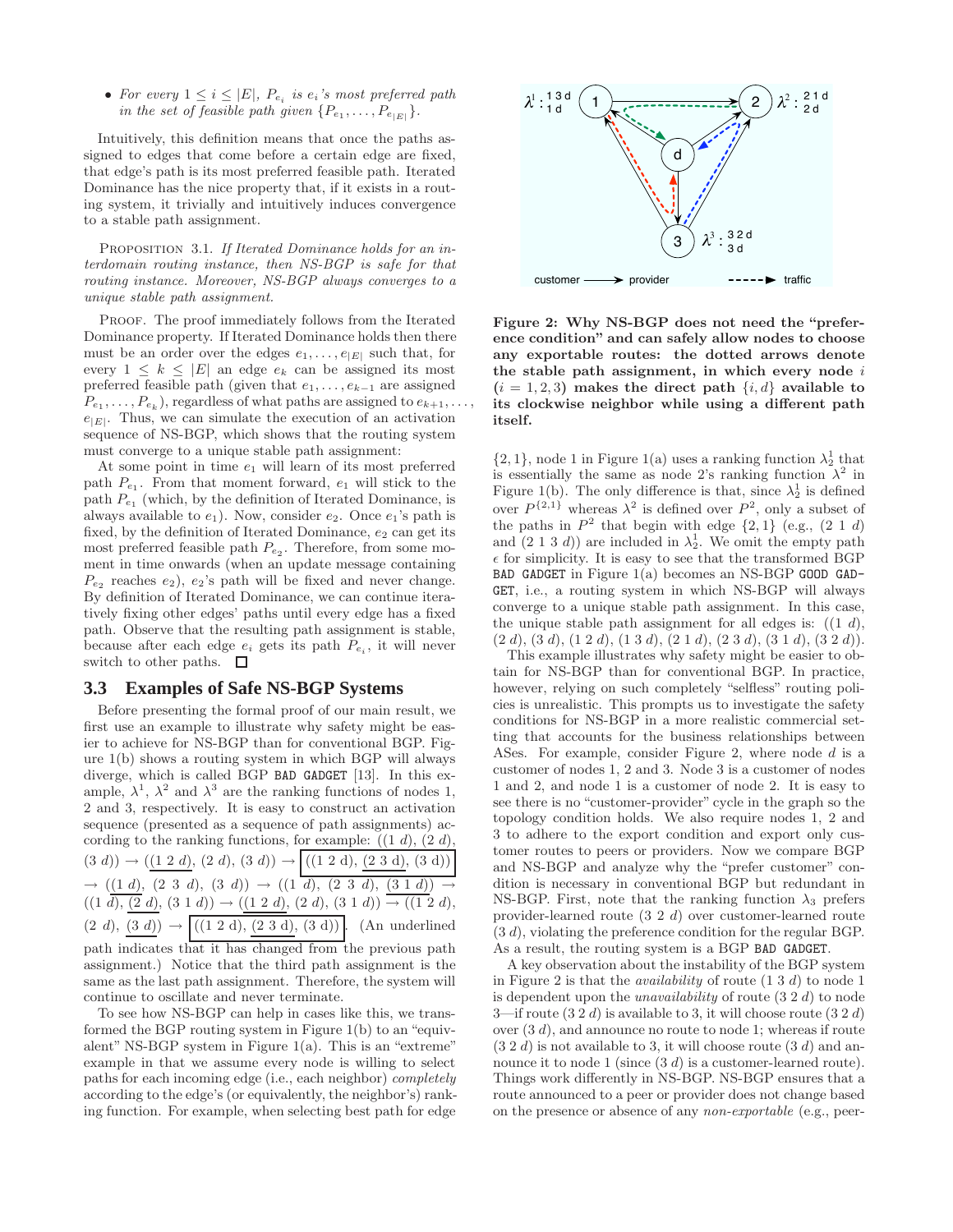or provider-learned) routes. That is, in this example, node 3 learning (3 2 d) (a provider-learned route) should not affect whether node 3 exports  $(3 d)$  to node 1 (which is also a provider). Fundamentally, this is because, in NS-BGP, node 3 can announce a different route  $(3 d)$  to node 1 than the route it selects for its own traffic, namely (3 2 d).

#### **3.4 Safety Conditions for NS-BGP**

To prepare for our analysis, we first define some terminology: We say that an edge  $e = \{u, v\} \in E$  is a *customer edge* if v is u's customer. Similarly, we say that an edge  $e = \{u, v\}$ is a peer edge or a provider edge if  $v$  is  $u$ 's peer or provider, respectively. Observe that the "No customer-provider cycle" topology condition in the "Gao-Rexford" guidelines can now be interpreted as stating that there must be no cycles in the graph containing only customer edges or only provider edges. Also observe that the "Export only customer routes to peer or providers" condition means that if a path P contains a customer edge or a peer edge, then all edges that come after that edge (towards the destination) must also be customer edges, allowing us to simply disregard all other types of paths in our analysis.

Lemma 3.2. If the Topology and Export conditions hold for an NS-BGP routing instance, then Iterated Dominance holds for that routing instance.

PROOF. We shall show that an order over edges  $e_1, ..., e_{|E|}$ , as in the definition of Iterated Dominance, exists. Obviously, we can set  $e_1$  to be any edge of the form  $\{u, d\}$   $(\{u, d\} \in E)$ as  $(u, d)$  is the only path that edge has to  $d$ . So by setting  $P_{e_1} = (u, d)$ , we have found an edge  $e_1$  that fits the definition of Iterated Dominance. We then prove the existence of an edge  $e_2$ , as required by the definition of Iterated Dominance. The same method can then be applied recursively to find  $e_3, \ldots, e_{|E|}$  (thus concluding the proof).

If there is another edge of the form  $\{u, d\}$ , we can now set  $e_2$  to be that edge for the same reason as before. We shall now show how to find  $e_2$  as in the definition of Iterated Dominance, if this is not the case. Informally, the proof shall now proceed by iteratively applying the following procedure: Fix an edge e. Go over its most preferred feasible route (given  $P_{e_1}$ ) until reaching the edge before last,  $l_1$ . If edge  $l_1$  fits the description of  $e_2$  then we are done. Otherwise, we apply the same procedure to  $l_1$ , moving to the edge before last on  $l_1$ 's most preferred feasible path, called  $l_2$  (which we regard as a new candidate to be  $e_2$ ). Thus, we create a sequence of edges  $l_1, l_2, \ldots$  We show that this procedure eventually reaches an edge that fits the description of  $e_2$  (thus concluding the proof), because otherwise the "No customer-provider cycle" will be violated (a contradiction).

Formally: Let  $e \neq e_1$  be some arbitrarily chosen edge. Let  $P_e$  be  $e$ 's most preferred path among all feasible paths given  $P_{e_1}$ . For ease of exposition, we first consider the case in which e is a customer edge.

Now, to find  $e_2$ , we shall construct a series of edges  $l_1, \ldots, l_k, \ldots$ in the following manner: Let  $(i \, j \, d)$  be the two-edge suffix of  $P_e$  (i.e., the last two edges on  $P_e$  are  $\{i, j\}$  followed by  ${j, d}$ ). We set  $l_1$  to be  ${i, j}$ . If  $l_1$  prefers  $(i j d)$  over all other feasible paths, then we can set  $e_2$  to be  $l_1$  and  $P_{e_2}$ to be  $(i j d)$  (and are done). If, however,  $l_1$ 's most preferred feasible path  $P_{l_1}$  is not  $(i j d)$ , we then consider the two-edge suffix of  $P_{l_1}$  and set  $l_2$  to be the first of these two

edges. For  $l_2$ , we repeat the same process we went through for  $l_1$ . That is, either  $l_2$  prefers the two-edge suffix of  $l_1$  over any other feasible path (in which case we set  $e_2$  to be  $l_1$ , and are done), or we move on to  $l_3$  (which is the first edge of  $l_2$ 's most preferred path's two-edge suffix). We continue this process, constructing a series of edges  $l_1, \ldots, l_k, \ldots$  If this process terminates then we must have reached an edge that fits the description of  $e_2$ .

We prove that this process must terminate by showing that if it does not terminate, we will reach a contradiction to the topology condition ("No customer-provider cycles").

First, observe that for any edge  $l_j$  in the series of edges  $l_1, \ldots, l_k, \ldots$ , there exists a path between  $l_j$  and  $l_{j+1}$  that consists only of customer edges. To see why this is true, consider  $l_1$ . We assumed that  $e$  was a customer edge. Therefore, by the export condition, any path assigned to e must only consist of customer edges. Since  $l_1$  is on such a path, it must be a customer edge. Using the same argument, we know that  $l_1$  can only be assigned paths consisting of only customer edges. Since  $l_2$  is, by definition, on such a path  $(l_1)$ 's most preferred feasible path), we have shown that the path between  $l_1$  and  $l_2$  consists of customer edges only, so the claim holds for  $l_1$ . We can now repeat the same argument for  $l_2$ ,  $l_3$ , etc.

Now, if the process does not terminate, then, since the number of edges is finite, some edge  $l_i$  will eventually appear twice in the sequence  $l_1, \ldots, l_k, \ldots$  Consider the subsequence of  $l_i, \ldots, l_i$  (between  $l_i$ 's first and second appearance). Because any two consecutive edges in this cyclic sequence have a path between them that consists of only customer-edges, there must exist a customer-provider cycle (i.e., a cycle of only customer edges).

The cases in which e is a peer edge or a provider edge are handled similarly: If  $e$  is a peer edge then the edge that comes after it must be a customer edge, so the same arguments as before apply. If e is a provider edge then the process described before will either go through a customer edge or a peer edge (in which case, once again, the arguments above apply) or lead to a cycle of provider edges.  $\Box$ 

Now, we prove the safety conditions of NS-BGP:

THEOREM 3.3 (SAFETY CONDITIONS OF NS-BGP). If the Topology and Export conditions hold then NS-BGP is safe. Moreover, NS-BGP always converges to a unique stable path assignment.

PROOF. Lemma 3.2 shows that the topology and export conditions are sufficient to guarantee Iterated Dominance. Therefore, by Proposition 3.1, NS-BGP is safe, and always converges to a unique stable path assignment.  $\Box$ 

### **3.5 Tightness of the Safety Conditions**

In this subsection we show that our NS-BGP safety conditions are "tight", in the sense that a relaxation of either the topology condition or the export condition might result in persistent NS-BGP oscillations.

Consider the example depicted in Figure 3. This example can be viewed as an adaptation of the well-known BGP BAD GADGET instance described in [13] and Figure 1(b) to the neighbor-specific BGP setting. The top two preferred paths in edges  $\{1, 2\}$ 's,  $\{3, 4\}$ 's, and  $\{5, 6\}$ 's ranking functions are listed (from top to bottom) in the figure. We omit the rest of the paths in the ranking functions for simplicity, as they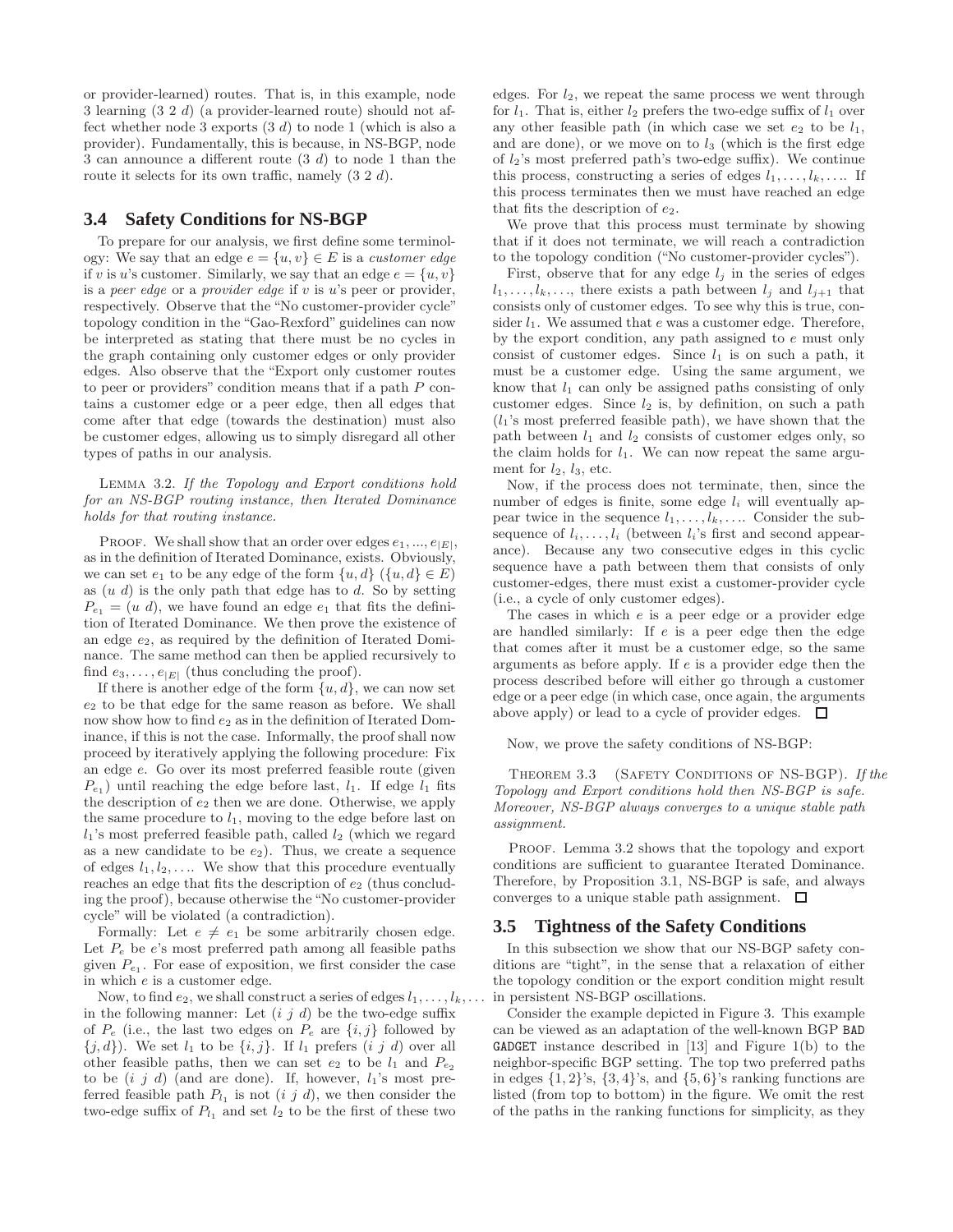

Figure 3: Tightness of the NS-BGP safety conditions

play no roles in this example. The business relationships between the ASes are described in the figure (where the arrows point from customers to their providers). Observe that the topology condition holds as there are no customerprovider cycles. If we assume that the export constraint also holds then, by Theorem 3.3, this NS-BGP routing system is guaranteed to converge to a unique stable path assignment.

What happens if the export condition is removed (i.e., not followed)? We claim that the system will then have no stable path assignment and so will oscillate indefinitely. Observe that if node 2 follows the export condition, it cannot export path  $(2\ 3\ 4\ d)$  to node 1, making path  $(1\ 2\ 3\ 4\ d)$  unavailable to node 1. Similarly, paths  $(3\ 4\ 5\ 6\ d)$  and  $(5\ 6\ 1\ 2\ d)$  are not available to nodes 3 and 5, respectively. But if the export condition is not followed, these paths will become available. Assume, to lead to a contradiction, that a stable path assignment exists when the export condition is removed. Observe that edge  $\{1, 2\}$  must either get the path  $(1\ 2\ d)$  or  $(1\ 2\ 3\ 4\ d)$ in this path assignment (as it will not settle for a less preferred path than its second preferred path  $(1\ 2\ d)$  that is always available). Let us first consider the possibility that  $\{1,2\}$ 's path in this stable assignment is  $(1\ 2\ d)$ . If that is the case, then  $\{5, 6\}$  must be getting the path  $(5\ 6\ 1\ 2\ d)$ . This means that node 5 will not announce  $(5\ 6\ d)$  to node 4 (because node 6 announces  $(6 1 2 d)$ , rather than  $(6 d)$ , to node 5). Therefore, edge  $\{3, 4\}$  is assigned the path  $(3, 4, d)$ , which, in turn, means that edge  $\{1, 2\}$  can get its most preferred path  $(1\ 2\ 3\ 4\ d)$ . Now we have contradiction—edge  $\{1, 2\}$  has an available path  $(1\ 2\ 3\ 4\ d)$  which it prefers over the path it is assigned in the stable path assignment  $(1\ 2\ d)$ . Observe that if, instead, we assume that edge  $\{1, 2\}$  gets path  $(1\ 2\ 3\ 4\ d)$  in the stable path assignment, then edge  $\{3, 4\}$  must get path  $(3, 4, d)$  in the stable path assignment. We can continue this inference process like above and eventually reach a similar contradiction to edge {1, 2}'s assigned path.

We have shown that without the export condition, not only is NS-BGP safety not guaranteed but there might not even be a stable path assignment to which it can converge. We make the observation that this is also the case if we remove the topology condition (while leaving the export condition alone). Consider the same example, only with the following business relationship changes: make nodes 3, 5, and 1 customers of nodes 2, 4, and 6, respectively. Observe that the topology condition no longer holds as we now have a customer-provider cycle  $(3 \rightarrow 2 \rightarrow 1 \rightarrow 6 \rightarrow 5 \rightarrow 4 \rightarrow 3)$ .

Also observe that paths  $(1\ 2\ 3\ 4\ d)$ ,  $(3\ 4\ 5\ 6\ d)$ , and  $(5\ 6\ 1\ 2\ d)$ are now allowed by the export condition as a result of the changes in the business relationships we made. Therefore, we can use the same analysis as above to show that no stable path assignment exists if the topology condition is removed.

## **4. PRACTICAL IMPLICATIONS**

In this section we discuss three practical implications of the NS-BGP safety conditions presented in Section 3. Specifically, we show that: (1) Our NS-BGP safety conditions are robust, in the sense that they hold even in the presence of topology changes (e.g., the addition and removal of nodes and/or links due to new business contracts, creation, merger, or disappearance of ASes, network failures, etc.); (2) It is safe to deploy NS-BGP incrementally. Global routing stability is guaranteed even if only some of the ASes run NS-BGP, while others continue to run BGP. Moreover, the global routing system is still guaranteed to converge to a unique stable path assignment; (3) By allowing arbitrary ranking of exportable paths, NS-BGP naturally supports the important class of "backup" business relationships (i.e., an AS having a backup provider) and is less prone to "Wedgies" [11] than conventional BGP; (4) Our NS-BGP safety conditions also provide useful guidance for solving the stability problems of internal BGP (iBGP) within an AS.

## **4.1 Safe Under Topology Changes**

We have shown is Section 3.4 (Theorem 3.3) that if the topology and export conditions hold for a routing instance, then NS-BGP is guaranteed to converge to a stable path assignment. However, does this result still hold in the presence of topology changes? We make the observation that our NS-BGP safety conditions are robust in the presence of topology changes.

We first consider topology changes that result in the removals of edges and/or vertices from the graph G in our model. Such changes can happen due to network failures (e.g., equipment failures, fiber cuts) or business relationship changes (e.g., termination of a existing BGP peering relationship). We observe that, if the topology condition and the export condition hold for a routing instance, they cannot be violated by removing edges and/or vertices from the network. Hence, after the removal of certain edges and/or vertices, we will end up with a new routing instance for which these two conditions still hold. By Theorem 3.3, NS-BGP safety of the new routing instance is guaranteed.

Similarly, when there are topology changes that result in the additions of edges and/or vertices from the graph G in our model (e.g., due to the establishment of a new AS or a new BGP peering relationship), we note that our proof of Theorem 3.3 still holds for the new routing instance after the topology changes, as long as they do not violate the topology and export conditions. That is, the new vertices and/or edges do not create "customer-provider" cycles and they follow the "export only customer routes to peer or provider" export policy. Since ASes have economic incentive to follow the two conditions, the new routing instance is guaranteed to remain safe.

#### **4.2 Safe in Partial Deployment**

The proof of the NS-BGP safety conditions in Section 3 assumes all ASes in the network run NS-BGP, i.e., a full deployment of NS-BGP. However, the actual deployment of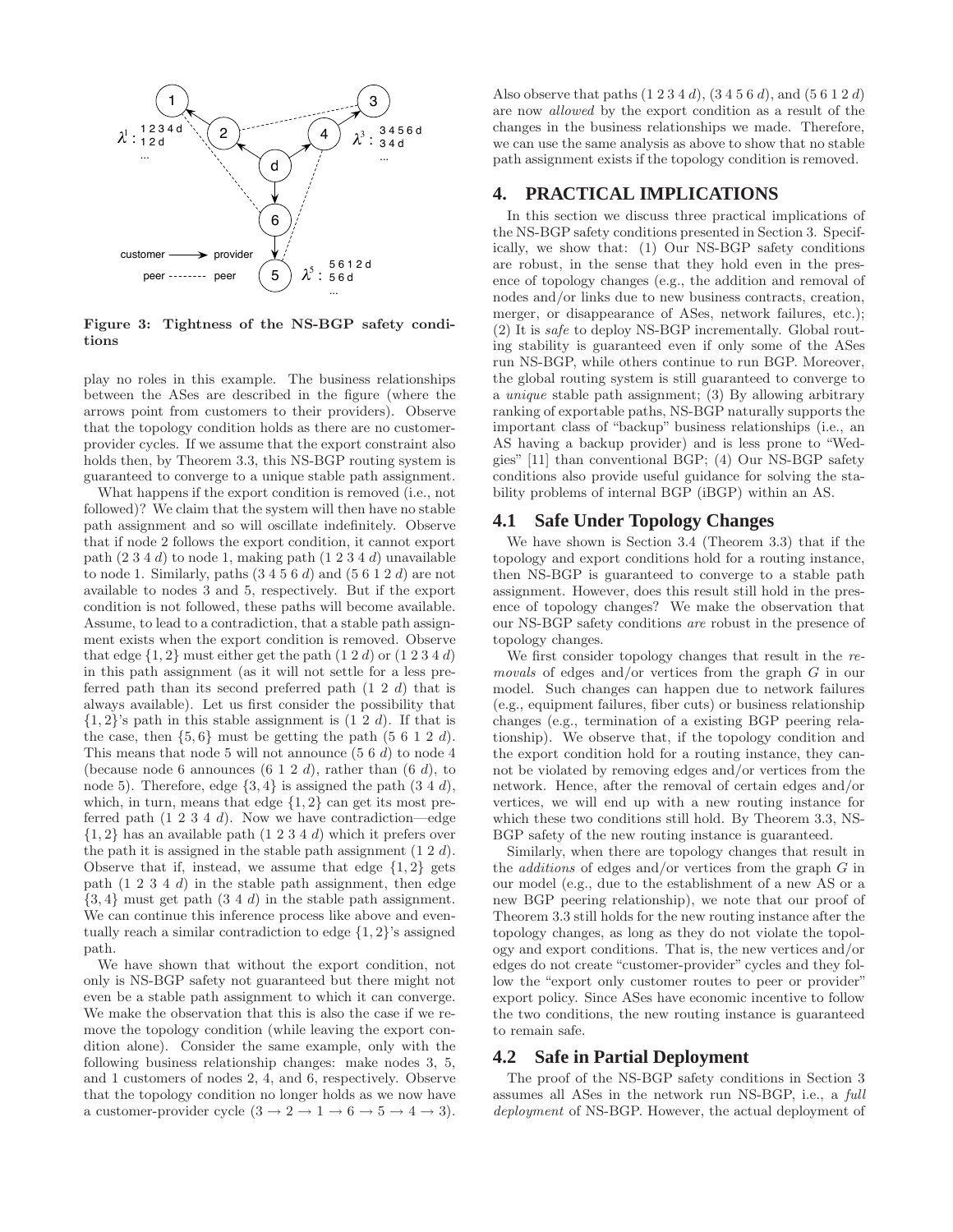NS-BGP will certainly start incrementally, as any AS that has deployed NS-BGP individually can immediately start offering customized route-selection services without collaboration. Therefore, a natural question is whether the NS-BGP safety conditions still hold in a partial deployment scenario (with some "early adopter" ASes running NS-BGP, while other ASes still running conventional BGP)?

As we shall now show, the answer to this question is YES. That is, NS-BGP can be (under reasonable and realistic assumptions) incrementally- and partially-deployed without causing persistent protocol oscillations. We observe that, using the exact same techniques we have used to prove Theorem 3.3, we can actually prove a much more general result  $2$ :

Theorem 4.1. If topology and export conditions hold for a routing system, then, even if some ASes are running NS-BGP while other ASes are still running BGP, as long as the preference condition applies to the ASes running conventional BGP (it is not needed for ASes running NS-BGP), the routing system will always converge to a unique stable path assignment.

That is, as long as the ASes not running NS-BGP prefer customer routes to other routes in their route selection, the system will remain safe. We note that this result holds true regardless of the number of ASes that are not running NS-BGP, and regardless of the locations of these ASes in the network. This result therefore generalizes both Theorem 3.3 (which considers cases in which all ASes are running NS-BGP) and the "Gao-Rexford" conditions [9] (which apply to cases in which all ASes are executing BGP).

We also observe that, by the same arguments as in Section 4.1 and 4.3, the above safety conditions of a partial NS-BGP deployment still hold in the presence of network topology changes, and a routing system with even partially deployed NS-BGP may experience fewer BGP Wedgies.

#### **4.3 Safer With Backup Relationship**

As we know, if all ASes follow the "Gao-Rexford" conditions, a BGP routing system is guaranteed to be stable. However, the "Gao-Rexford" conditions only apply to routing systems with the two most common business relationships ("customer-provider" and "peer-peer"). Yet, it has been increasingly common for ASes to establish a third class of business relationships—"backup" relationships—to prevent the loss of network connectivity after a failure. The introduction of backup relationships can cause a routing system to have two stable states (i.e., two stable path assignments), and result in a type of routing anomaly known as a BGP Wedgie [11]. We first recall the notion of BGP Wedgies, and then explain why backup relationships in an NS-BGP routing system are less likely to result in BGP Wedgies.

BGP Wedgies: The term "BGP Wedgies", coined in [11], refers to the following problem with BGP: It is common for an AS to have two (or more) upstream providers to avoid a single point of failure in network connectivity. In such cases, the AS usually places a relative preference on the two links its providers use to reach it: one link is defined as the "primary" (preferred), while the other one is defined as the "backup" link. A backup link is intended to be used



Figure 4: A BGP Wedgie: AS 2 will not switch back to path  $(2\ 3\ d)$  after the primary link  $\{3,d\}$  is restored from a failure.

only when the primary link is temporarily unavailable, therefore is typically much less well-provisioned in terms of bandwidth. It is expected that once the primary link is restored, all traffic should switch back from the backup link to the primary link. BGP Wedgies are anomalous situations in which, even after a failed primary link is restored, the BGP state of the routing system does not "flip back" to the intended state that existed before the link failure.

Consider the example of a Wedgie in conventional BGP, as shown in Figure 4. AS d is a customer of ASes 1 and 3, AS 1 is a customer of AS 2, and ASes 2 and 3 are peers. AS d chooses to use the link  $\{d, 3\}$  as the primary link and the link  $\{d, 1\}$  as the backup link. AS d instructs AS 1 to use path  $(1, d)$  only when there is no other path available (e.g., using the BGP community attribute to mark the path (1 d) as "backup only" in its route updates). Assume that the original BGP state is such that all ASes are forwarding their traffic to AS  $d$  along the path  $(1\ 2\ 3\ d)$ . Observe that this state is stable (as AS 1 does not announce path  $(1 d)$ to AS 2 when path  $(1\ 2\ 3\ d)$  is available). Now, assume that link  $\{3, d\}$  goes down for some reason. Since the path  $(1\ 2\ 3\ d)$  is no longer available, AS 1 will announce path  $(1\ d)$ to AS 2, which will in turn announce it to AS 3. In the end, traffic to AS  $d$  is forwarded along the path  $(3\ 2\ 1\ d)$ . Once link  $\{d, 3\}$  is restored, a BGP Wedgie occurs: although AS 3 will announce path (3 d) is available again, AS 2 will not switch back from its current customer-learned path (2 1 d) to a less preferred peer-learned path (2 3 d), and will not announce the path (2 3 d) to AS 1. As a result, AS 1 (and 2) will keep using the backup link even though the primary link has become available again.

NS-BGP helps prevent Wedgies: Let us revisit the example described above. Notice that the Wedgie example in Figure 4 will not occur if the routing system runs NS-BGP, because AS 2 will have AS 1's ranking function (in this case,  $\lambda_1^2 = ((1 2 3 d) > \epsilon)$ , and selects a path for AS 1 on its behalf. So when link  $\{d, 3\}$  is restored, AS 2 will learn the path  $(3 d)$  from AS 3 again and announce the path  $(2 3 d)$  to AS 1 because (1 2 3 d) is 1's most preferred path. Once AS 1 learns this path, it will withdraw the backup path  $(1, d)$  from AS 2 and AS 2 will switch back to use (2 3 d). Therefore, the system will be restored to the original state that existed before the link failure.

As we have seen, NS-BGP prevents Wedgies in certain cases that would have been a problem under conventional BGP. However, NS-BGP is not totally immune to Wedgies.

 $2$ We omit the details of the proof as it follows similar lines of the proof in Section 3.4.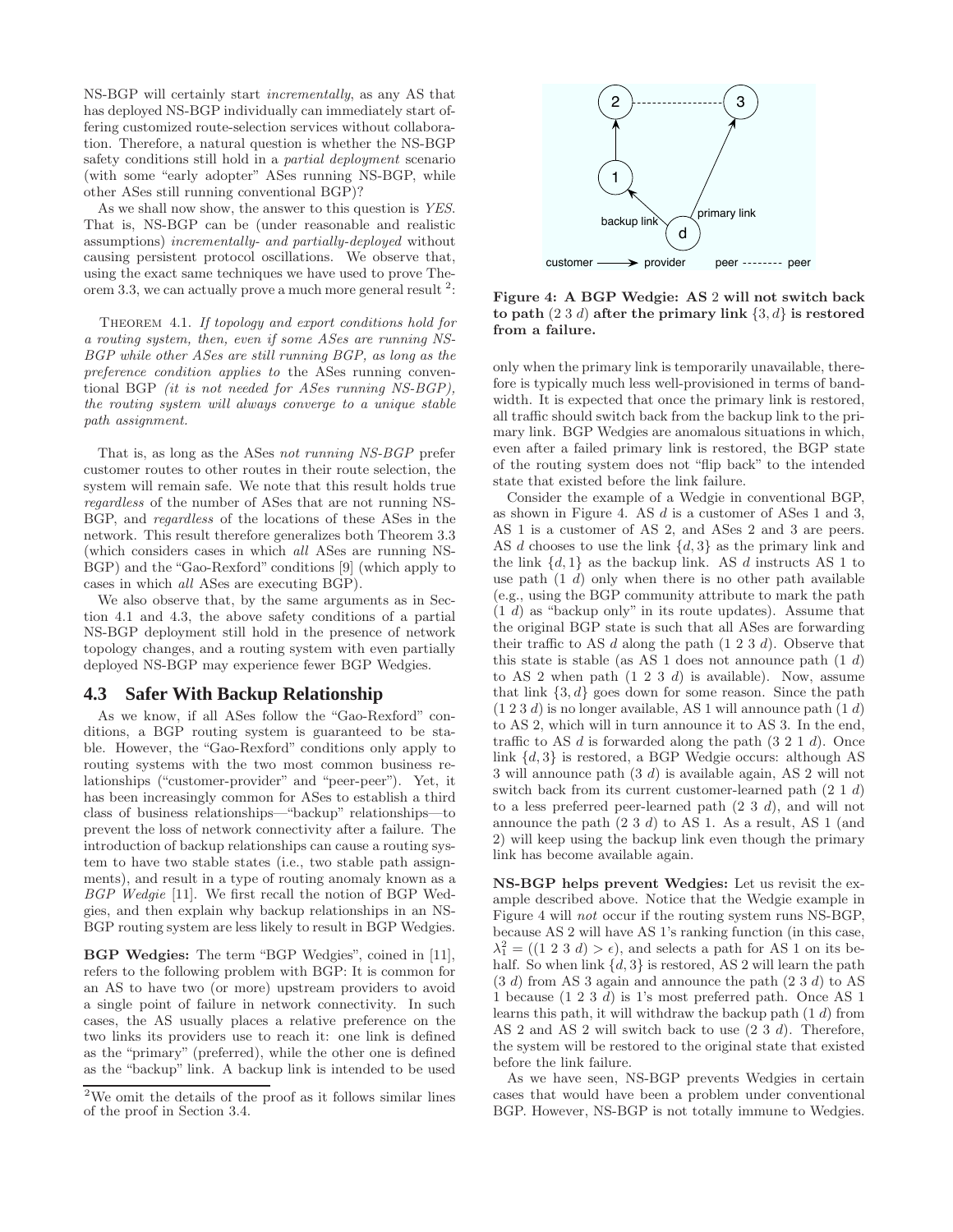

Figure 5: An NS-BGP Wedgie: ASes 2 and 3 will not switch back to the path through the primary link  $\{5, d\}$  after it is restored from a failure.

To see this, consider the example in Figure 5. Assume that ASes 2 and 3 make their preferences known to their provider AS 4. In the normal case, all the ASes send their traffic through link  $\{5, d\}$ . If  $\{5, d\}$  fails, then all ASes send traffic through  $\{1, d\}$ . After  $\{5, d\}$  is restored, AS 4 will learn path (4 5 d) from AS 5. But it will not announce the this path to neither 2 or 3, because it has previously announced more preferred paths to AS 2 (path  $(4\ 3\ 1\ d)$ ) and AS 3 (path  $(4\ 2\ 1\ d)$ . Hence, AS 1 will never learn of the restoration of  $\{5, d\}$  and therefore will never withdraw the path  $(1, d)$ . This results in a Wedgie.

#### **4.4 Preventing Instability in Internal BGP**

We note that our NS-BGP safety results, while primarily addressing economic- and engineering-related issues in interdomain routing, also have implications for routing within an AS. In practice, an AS is itself a complex network consisting of multiple routers in different geographic locations. In backbone networks, these routers exchange routing information using a variant of BGP known as internal BGP (iBGP). Since having an iBGP session between each pair of routers does not scale, most large backbones use route reflectors or confederations to impose a hierarchy for distributing BGP routing information. A router configured as a route reflector selects a best route on behalf of its client routers, obviating the need for the clients to maintain so many iBGP sessions or learn so many BGP routes. However, previous work has shown that persistent route oscillation can easily occur inside an AS [1,15,16], due to the complex interaction of iBGP and Interior Gateway Protocols (IGPs) like OSPF and IS-IS.

The dissemination of routes between route reflectors, and between route reflectors and their clients, parallels the business relationships between ASes in interdomain routing [16]. In particular, the relationship between a route reflector and its clients in iBGP is much the same as the relationship between a provider AS and its customer ASes; similarly, the relationship between two route reflectors is much the same as the relationship between peer ASes in interdomain routing. Depending on how the routers in the AS "rank" the routes they've learned, oscillations can result. In fact, a solution to this problem is to impose a "prefer route-reflector client" condition [16], analogous to the "prefer customer" Gao-Rexford condition. (In practice, this imposes strict restrictions on the IGP configuration, to ensure that route reflectors are topologically "close" to their clients.) Our results for NS-BGP suggest another, more flexible, solution—allow route reflectors to announce different routes to different iBGP neighbors. In particular, a route reflector could disseminate any client-learned route (such as the client-learned route with the closest egress point) to its route-reflector peers, and any route (such as the route with the closest egress point) to its route-reflector clients. This small modification to iBGP would provably ensure iBGP convergence without imposing any restrictions on the IGP configuration.

## **5. DEPLOYMENT ISSUES**

In this section, we discuss the implementation issues in deploying NS-BGP in practice. First, we describe how an AS can correctly forward traffic from different neighbors (and from within its own network) along different paths. We then discuss how to disseminate multiple routes to the edge routers of an AS to enable flexible route selection. Finally, we present three models an NS-BGP-enabled AS can use to provide different levels of customized route-selection services. When deploying NS-BGP, an AS can handle all these issues by itself without requiring any changes from neighboring ASes, as no BGP message format or external BGP (eBGP) configuration are needed.

#### **5.1 Neighbor-Specific Forwarding**

NS-BGP requires routers to be able to forward traffic from different neighbors along different paths. Fortunately, today's routers already provide such capabilities. For example, the "virtual routing and forwarding (VRF)" feature commonly used for Multi-protocol Label Switching Virtual Private Networks (MPLS-VPNs) supports the installation of different forwarding-table entries for different neighbors [24].

Since an AS typically consists of many routers, traffic entering from various ingress routers of the AS must be forwarded to the correct egress routers. In conventional BGP, this is achieved in a hop-by-hop fashion to ensure that all routers in the AS agree to forward traffic to the closest egress point that has one of potentially multiple "equally good" best paths to the destination. For example, in Figure 6, if  $R5$  learns one path from  $R3$  and another path from  $R4$  to  $D$ , and the two routes are considered "equally good" in BGP's route-selection process, it will choose to use the closest egress point (according to the IGP distances). However, this approach no longer works in NS-BGP, as traffic entering the AS at the same ingress point may be from different neighbors (ingress links), and thus may need to be forwarded to different egress points, or different egress links of the same egress point. Fortunately, ASes have an efficient solution available—encapsulation (or tunneling). Many commercial routers deployed in today's networks can perform MPLS or IP-in-IP encapsulation / decapsulation at line rate. To provide customized forwarding for neighbors connected at the same edge router, the tunnels need to be configured from ingress links (rather than ingress routers) to egress links (rather than egress routers). For example, in Figure 6, C1's and C2's traffic can be tunneled from R1 to R6 and R7 (that connect to the same egress point R3) independently. To avoid routers in neighboring domains having to decapsulate packets, egress routers need to remove the encapsulation header before sending the packets to the next-hop router, using technique similar to the penultimate hop popping [4]. Similar to transit traffic originated from other ASes, traffic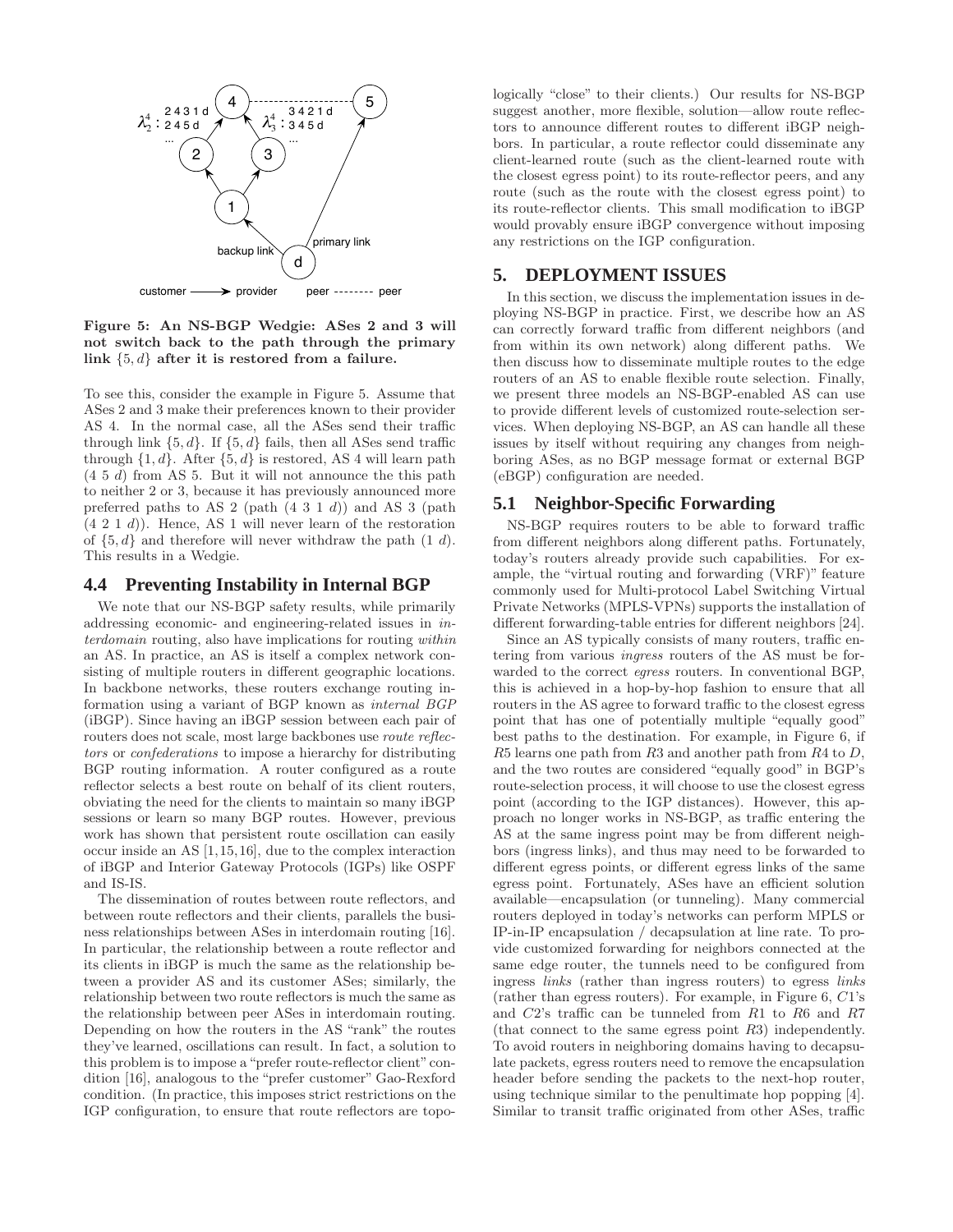

Figure 6: AS Z has multiple interdomain routes for destination D

originated within the AS itself can also be forwarded to the correct egress links using tunneling.

#### **5.2 Route Dissemination Within an AS**

A prerequisite for an edge router to provide meaningful "customized" route-selection services is that it needs to have multiple available routes to choose from (otherwise, all its neighbors would inevitably receive the same route). Unfortunately, the way BGP routes are disseminated within today's ASes makes such "route visibility" often impossible. For example, in Figure 6, the AS Z as a whole learns four routes to D from four different neighboring edge routers (R6, R7, R8, R9). However, as BGP only allows a router to select and announce a single route for a destination, router R5 will only learn two of the available routes, one from R3 and R4. Even worse, R1 and R2 will only learn the one route selected by R5. For similar reasons, in large ASes where route reflectors are commonly used for better scalability, most edge routers have significantly reduced visibility of BGP routes [27].

Two different approaches can be used to provide better route visibility to the edge routers of an AS: a distributed approach and a (logically) centralized one. In the distributed approach, a router in the AS needs to be able to disseminate multiple routes (per destination) to each neighbor. For backwards compatibility, this can be achieved by using multiple internal BGP (iBGP) sessions between routers. The BGP ADD-PATH extension, which supports the dissemination of multiple routes (per destination) through one BGP session [17], makes the dissemination process much more efficient. We note that, depending on how much flexibility an AS plans to provide, not all available routes need to be disseminated. For example, if an AS decides to have a couple of notions of "best routes" (e.g., best of all routes, and best of customer-learned routes), it only needs to disseminate at most two routes per destination (one of which must be a customer-learned route). Different ASes can make different trade-offs between the overhead of disseminating more routes within their own networks and the benefit of providing more routes to their neighbors to choose from.

Alternatively, an AS can also improve its route visibility by using a logically-centralized Routing Control Platform (RCP) [2, 29, 30]. In this case, an AS can deploy a set of servers in its network, each of which has a complete view of all available BGP routes. These servers then select routes on behalf of all the edge routers and install the selected routes to the respective routers. This logicallycentralized approach can provide complete route visibility to the route-selection process with good scalability and performance [2, 29, 30]. As the desire for more flexible route selection grows, an RCP-like approach starts to make more sense, as it imposes less burden on route dissemination within an AS than the distributed approach.

# **5.3 Control Over Customized Selection**

A big motivation of NS-BGP is to enable individual ASes to provide customized route-selection services to their neighbors. Therefore, an NS-BGP-enabled AS needs to take its neighbors' preferences of routes into account when selecting routes. Here we describe how an AS can control the amount of customer influence over its route-selection process, and how the customized route selection can be realized.

An AS  $i$  can use different models to grant its neighbor  $j$ different levels of control over the ranking function  $\lambda_j^i$ . For example, AS i could adopt a "subscription" model, in which it offers several different services (ranking functions) for its neighbors to choose from, such as "shortest path", "most secure", and "least expensive". A neighbor  $j$  has the flexibility to decide which one to "subscribe" to, but does not have direct influence on how the ranking functions are specified. Although more flexible than conventional BGP, this model is a still fairly restrictive. For neighbors that require maximum flexibility in choosing their routes, an AS could offer a "total-control" model. In this model, AS i gives neighbor j direct and complete control over the ranking function  $\lambda_j^i$ . Therefore, j is guaranteed to receive its most preferred routes among all of i's available routes. For neighbors that require a level of flexibility that is in between what the previous two models offer, an AS could adopt a third, "hybrid" model. In this model, neighbor  $j$  is allowed to specify certain preference to AS  $i$  directly (e.g., avoid paths containing an untrusted AS if possible). When determining the ranking function  $\lambda_j^i$  for j, i takes both j's preference and its own preference into account (as the "best route" according to  $j$ 's preference may not be the best for i's economic interest). Nevertheless, i still controls how much influence ("weight") j's preference has on the ranking function  $\lambda_j^i$ .

In [30], we described in detail how these different models can be implemented by using a new, weighted-sum-based route-selection process with an intuitive configuration interface. When deciding which model(s) to offer, an AS needs to consider the flexibility required by its neighbors as well as the scalability of its network, as the three service models impose different resource requirements on the provider's network. For example, the "subscription" model introduces the least overhead in terms of forwarding table size, route dissemination and customized route selection (e.g., each edge router or RCP server only needs to run a small number of route selection processes). On the other hand, the "total-control" model, while providing the finest grain of customization, imposes the most demanding requirements on system resources and results in the highest cost for the provider. Therefore, we expect an AS to only provide such service to a small number of neighbors for a relatively high price. Since the costs of offering the three types of service models are in line with the degrees of flexibility they offer, we believe that an AS can economically benefit from offering any one or more of these models with appropriate pricing strategy.

It is worth mentioning that the "hybrid" and "total-control" models can be realized in two different ways. The simpler way is that the neighbor j tells the AS i what  $\lambda_j^i$  to use, so  $i$  only needs to select and export one route to  $j$ . The other way is that i announces all exportable routes to j, and j selects amongst them itself. The latter approach allows the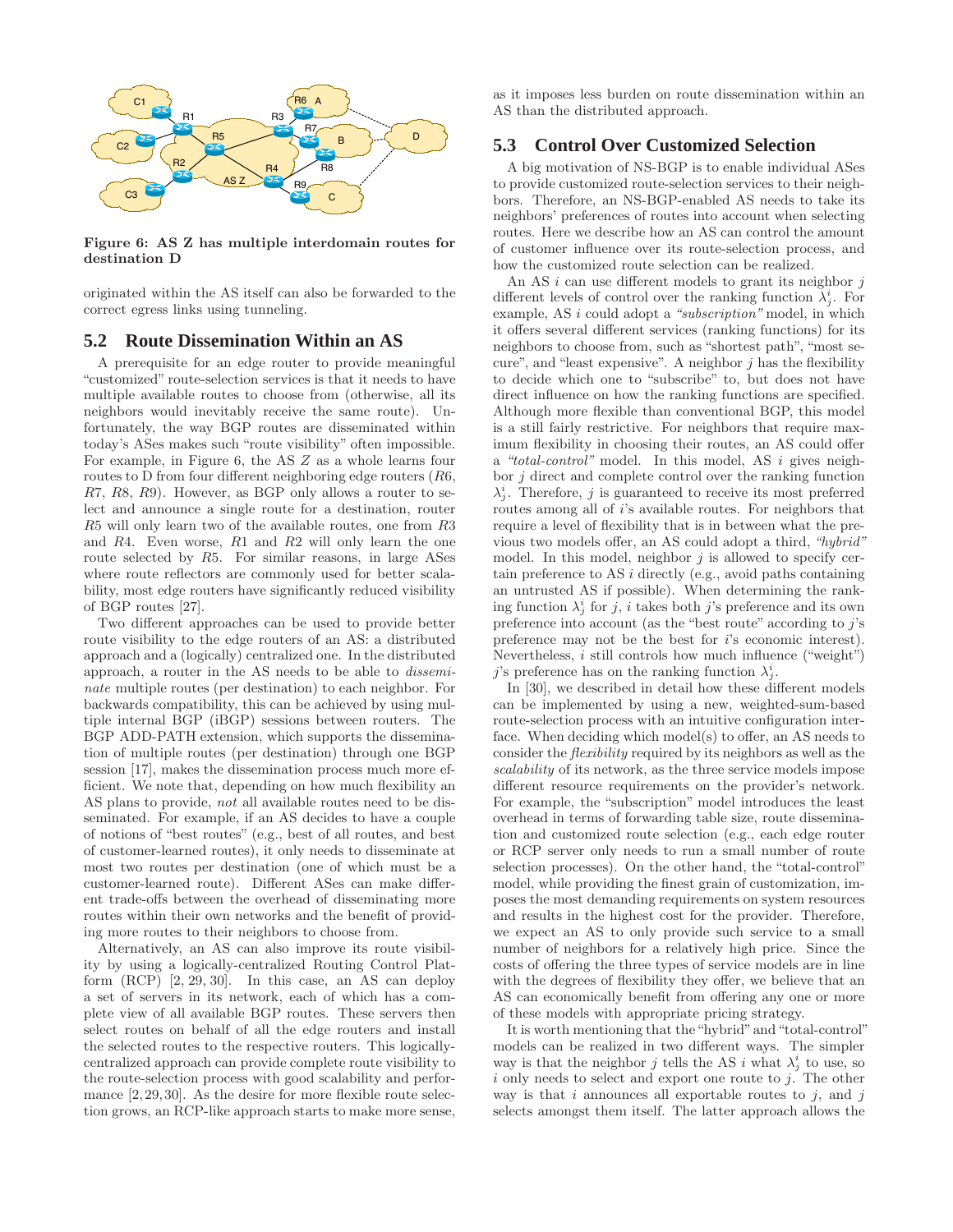

Figure 7: A system that is not incentive compatible in both BGP and NS-BGP

 $j$  to hide its policy (ranking function) but requires is ability to export multiple routes to  $j$ , and  $j$ 's ability to directly tunnel its traffic to i's egress links. Finally, the NS-BGP safety conditions (Theorem 3.3) hold regardless of which one(s) of these three models are used.

## **6. NS-BGP AND INCENTIVES**

Most studies of BGP make the implicit assumption that ASes will obediently adhere to the protocol. Recently, there has been a surge of interest in BGP's *incentive-compatibility* properties [7, 10, 19, 25], motivated by the fact that ASes are independent entities with different, sometimes competing, economic interests. Given that NS-BGP provides a new interdomain route selection model, we are curious about its incentive-compatibility properties, and how these properties compare to BGP's. In this section, we examine NS-BGP from a game-theoretic perspective, and explore the possibility of making it incentive compatible. Unfortunately, we find that, as in conventional BGP, rational ASes have an incentive to lie about the paths they are using in NS-BGP. Therefore, unlike the positive routing stability results presented earlier in this paper, the transition from BGP to NS-BGP does not improve the incentive-compatibility properties of a routing system. However, we argue that NS-BGP (and BGP) will remain stable even in the presence of protocol manipulation.

#### **6.1 NS-BGP is Not Incentive-Compatible**

Informally, saying that "BGP is incentive compatible"means that if all other ASes are following the rules of BGP, then the best course of action for an AS is to do the same (i.e., it has no incentive not to do so). We refer readers to [19] for an explanation of this framework.

Unfortunately, as observed in [19], conventional BGP is not necessarily incentive compatible even in small networks. This problem is further aggravated in realistic commercial settings in which ASes might be interested in attracting traffic from customers [10] to make more profit.

The following simple example shows that ASes may have incentive to deviate from NS-BGP even in routing systems where the NS-BGP safety conditions hold: Consider the simple routing system illustrated in Figure 7, in which all three "Gao-Rexford" safety conditions hold. Assume that for AS 3, its main interest is attracting AS 1's traffic (i.e., making AS 1 forward traffic directly to AS 3), which is more important than attracting 2's traffic, which, in turn, is more important than the path it uses to send its outgoing traffic to d. Further, assume that 3 is bound by business contracts to provide connectivity to its customers, and thus must always announce some path to ASes 1 and 2. Also assume that ASes 1 and 2 made their ranking functions known to their provider AS 3.

Now, observe that if AS 3 honestly follows NS-BGP, it should announce path  $(3 4 d)$  to AS 2 (as it knows path  $(2\ 3\ 4\ d)$  is AS 2's most preferred path). AS 2 will choose path (2 3 4 d) and let AS 1 get its most preferred path (1 2 3 4 d). However, if AS 3, even though still only using path  $(3, 4, d)$  to forward all the traffic to d, announces the path  $(3 5 d)$  to AS 2 (but still announces path  $(3 4 d)$  to AS 1), AS 2 will choose the path  $(2 d)$  and announce it to AS 1. This way, AS 1 will choose path (1 3 4 d) and forward its traffic directly through AS 3. This example shows that AS 3 can improve its gain by announcing an available path that it is not actually using to one of its customers.

# **6.2 Not Being Incentive-Compatible Does Not Affect Stability**

We argue that BGP and NS-BGP not being incentive compatible in general does not necessarily mean that the respective routing systems will become unstable in the presence of unorthodox protocol manipulations. That is, while ASes might improve certain kinds of individual gains by manipulating these protocols, such actions are unlikely to affect the global routing stability.

This is because both the BGP safety conditions (the "Gao-Rexford" conditions) and the NS-BGP safety conditions (Theorem 3.3) are motivated by and descriptive of the actual economic interests of ASes, and therefore reflect ASes' behaviors in reality. Hence, an AS does not have an economic incentive to violate the export condition (and carry transit traffic from peers or providers for free), or the topology condition (and serve as its own direct or indirect "provider"). Given these observations, we argue that, while ASes can manipulate NS-BGP in various ways, they have no incentive (and are unlikely) to break the NS-BGP safety conditions that guarantee global routing stability. Nevertheless, the lack of incentive compatibility of BGP and NS-BGP can cause problems like inconsistencies between the path announced by an AS and the actual path it uses to forward traffic. Hence, identifying sufficient conditions for incentive compatibility remains an important research problem.

# **7. RELATED WORK**

This paper has two main areas of related work: more flexible interdomain route selection and interdomain routing stability. Recently, there has been an increase in the interest of providing more flexibility in interdomain route selection, from theoretical formalism and modeling of policy-based routing with non-strict preferences [3], to stability conditions of interdomain route selection for traffic engineering [31], to Routing Control Platform (RCP)-type systems that provide various degrees of customization support in BGP route selection [28–30].

A huge amount of effort has been put into understanding BGP's stability properties. Griffin et al.'s seminal work modeled BGP as a distributed algorithm for solving the Stable Paths Problem, and derived a theoretic sufficient condition (i.e., "No Dispute Wheel") for BGP stability [13]. Gao *et al.* proved a set of three practical conditions (i.e., the "Gao-Rexford" conditions) that guarantees BGP stability and also reflects the common business practices in to